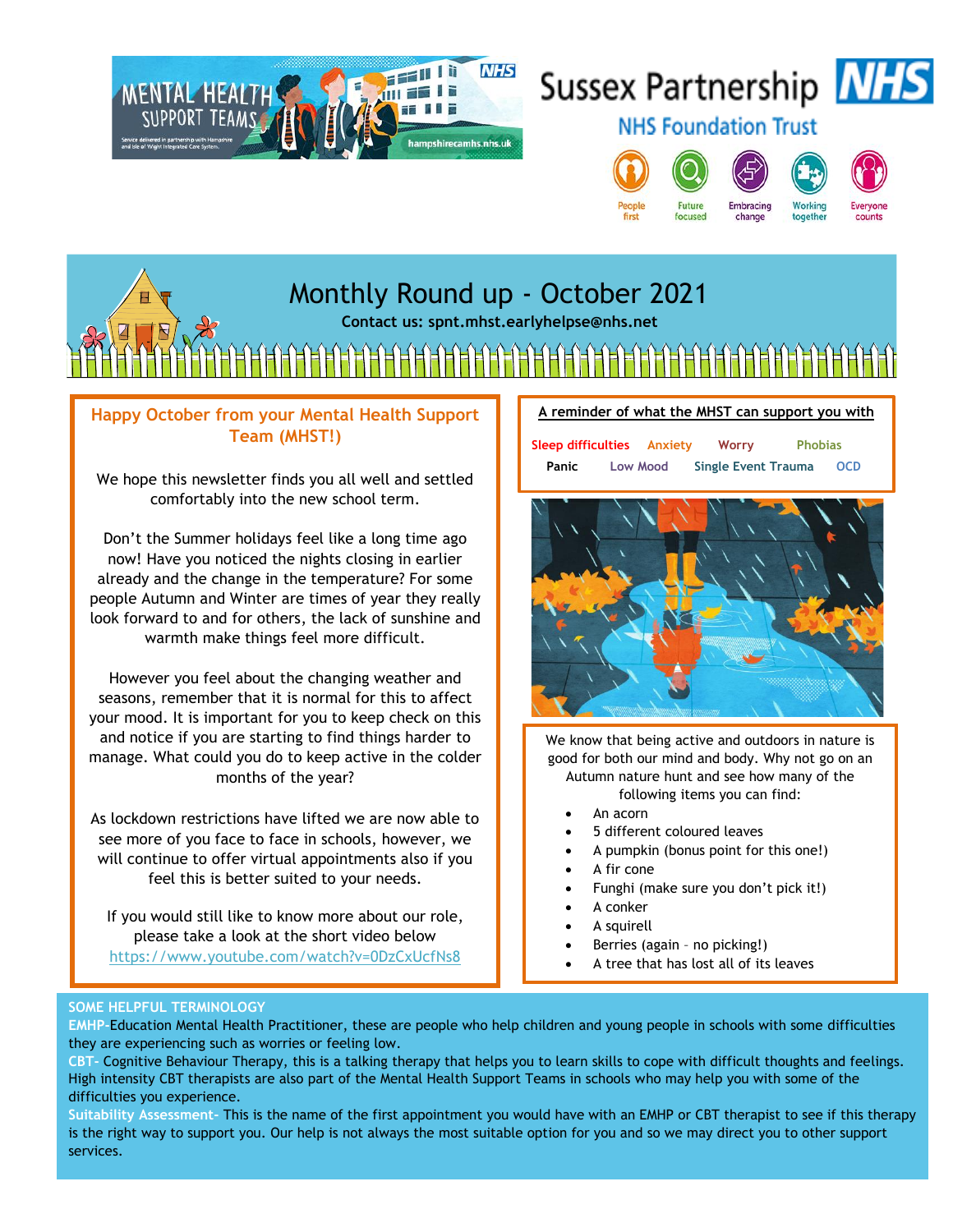MHST Newsletter





#### **Courses**

We have been busy getting ready to offer group support to you and other schools in your area. We have already been in touch with some of your schools and are hoping to roll these out very soon!

#### **Early Help Wellbeing Day**

While we encourage you to take care of your wellbeing, it is also important for us to take care of ours, after all - you can't pour from an empty cup! The whole of the Early Help Team from CAMHS met up a couple of weeks ago to join in with some fun activities, including a quiz, a book game and enjoying a very tasty picnic! Everybody went home feeling relaxed, refreshed and with full stomachs!

#### **Year 7 workshops**

We have visited some of the secondary schools in your area and had the pleasure of meeting some of the new Year 7s, completing a Transition Workshop with them. They all looked very smart in their new uniforms and seemed to be enjoying their new schools. We look forward to hopefully meeting some of you for our workshops next year!

## **Celebrating our differences**

Everybody is different, this makes us unique and we all deserve to be accepted and included. In this section we celebrate some of our amazing differences each month.

### **Dyslexia Awareness Week 4-10 October**

This dyslexia week the focus is on Invisible Dyslexia, to explore the theme of visibility within the community. This will look at the importance of mental health, increase visibility of underrepresented groups, and raise issues of dyslexia being overlooked within certain settings. Find out more here: https://www.bdadyslexia.org.uk/support-us/awareness-

events/dyslexia-awareness-week/dyslexia-week-2021

### **Mental Health Heroes X**

*We all have people that we look up to in life. This may be family, friends or celebrities. We are encouraging you to think about your Mental Health Heroes this month and to let us know who they may be!*

#### This month our Mental Health Hero is MILEY CYRUS



During the Covid-19 pandemic, Miley Cyrus recognised how this was affecting people's mental health, including her own. She wanted to open up about her own struggles and also encourage other people to get help if they needed it and so recorded a call that she had with her therapist and shared it on Instagram, (if you didn't know, she has about 100 million followers!) Following this, Miley created a new show where she spoke to guests about how they were looking after their wellbeing and mental health during the pandemic.

Image: https://www.biography.com/musician/miley-cyrus

#### **October Celebrations**

#### **1st Oct to 31st Oct 2021 – Black History Month**

Black History Month is a month-long observance throughout October, devoted to education about the history of Black people and the celebration of their contributions to history.

#### **4th Oct 2021 - World Dyslexia Day**

A day for awareness of the issues faced by those with dyslexia.

#### **5th Oct 2021 – World Smile Day**

A day started by Harvey Ball, creator of the smiley, as a day which is dedicated to smiles and kind acts throughout the world.

#### **7th Oct 2021 - National Poetry Day**

A day for celebrating poetry's power to bring people together.

#### **21st Oct 2021 – Trafalgar Day**

A celebration of Lord Horatio Nelson's victory at the Battle of Trafalgar.

#### **31st Oct 2021 – Halloween**

The world-wide celebration of all things spooky and scary.

https://www.eparenting.co.uk/celebrations/celebrations\_and\_e vents\_in\_october.php

**ChildLine- Call 08001111 9am- Midnight Everyday -** Free telephone support for children to discuss any concerns or worries.

**Shout— text SHOUT to 85258 -** 24/7 Free and Confidential TEXT service for anyone in a crisis.

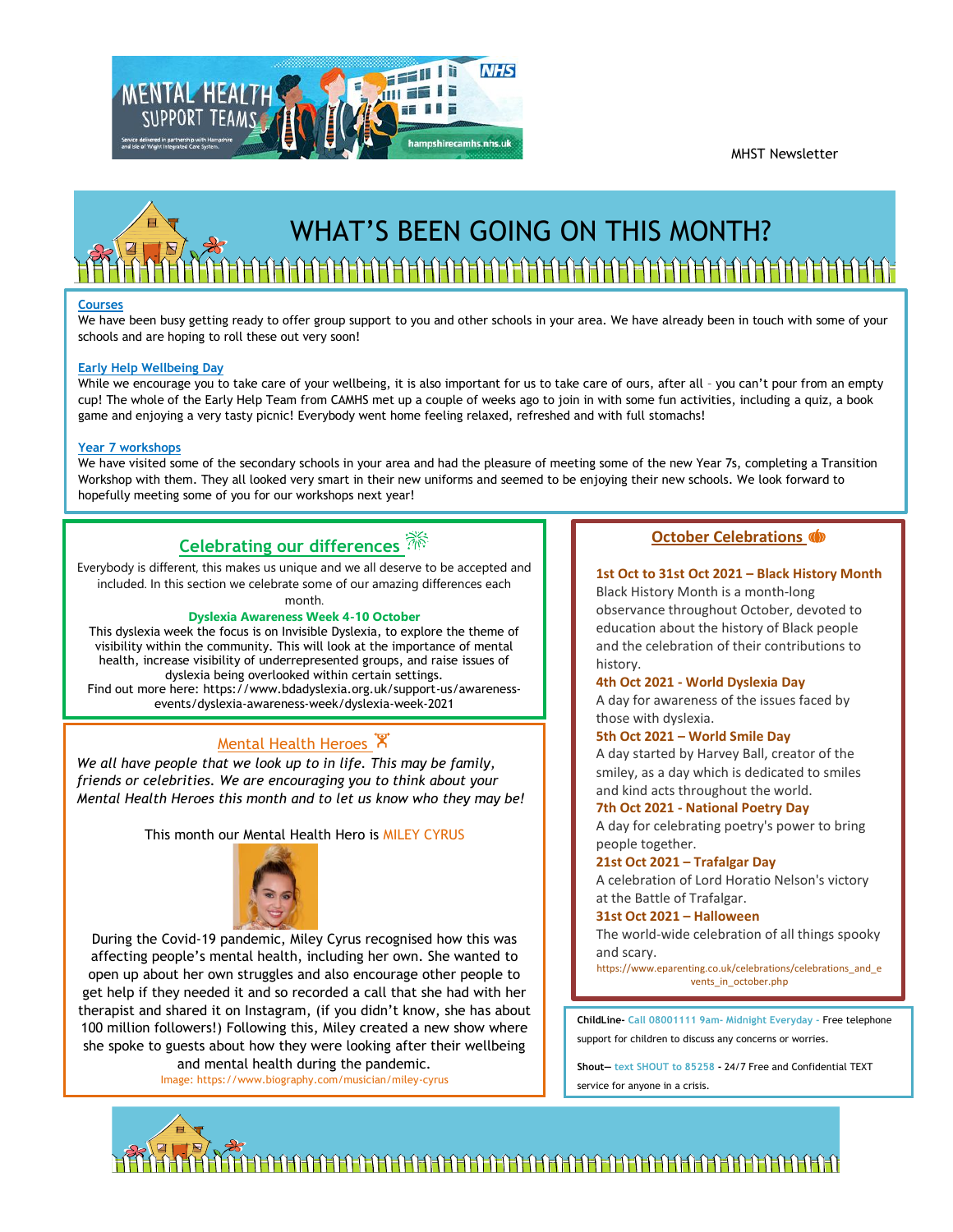MHST Newsletter



# How might you decorate your pumpkin this Halloween?



There are so many different ways to decorate your pumpkin – try some of the ideas below:

- Pumpkin painting (you could use glow in the dark paint!)
- Pumpkin sensory painting (paint inside a clear plastic bag so that you don't get messy!)
- Pumpkin carving (which ideas haven't you tried yet? Maybe you could carve your favourite animal or a spooky word?)
- Pumpkin stamp painting (use cut-out parts of your pumpkin as stamps for your paint!).
- Pumpkin collage what interesting things can you find to decorate your pumpkin with?
- Make a pumpkin fairy garden or graveyard.
- Carve out your pumpkin and use it to store treats for all of those trick-ortreaters!





https://www.countryliving.com/diy-crafts/g1350/pumpkin-decorating-1009/



https://www.goodhousekeeping.com/holidays/halloween-ideas/g238/pumpkin-carvingideas/